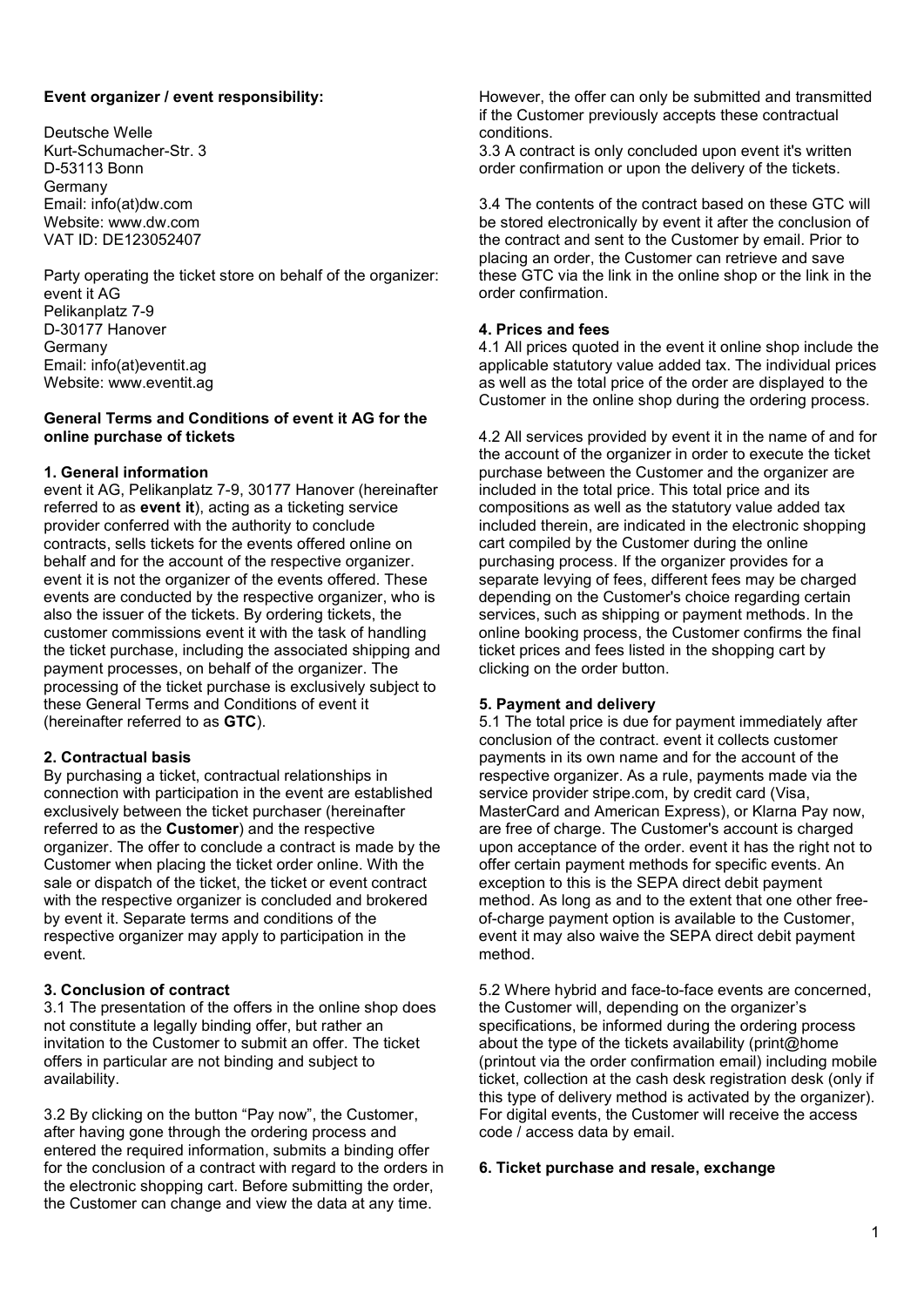6.1 Tickets are sold exclusively to end customers. The commercial resale of tickets is only permitted with the explicit written consent of event it.

6.2 Tickets cannot be exchanged.

# **7. Participation in events**

7.1 Participation in an event is only possible subject to presenting a valid ticket. The presentation of an order confirmation or an invoice is not sufficient for this purpose.

7.2 Where digital events are concerned, the transmitted access data must be kept secret by the Customer. The Customer redeems the transmitted temporary access data for the digital event as described in the confirmation email and then receives an individualized access code. If the Customer loses the transmitted temporary access data before using them, these can be sent to him again. The temporary access code can only be individualized once. If the individualized access code is lost, it cannot be replaced. The transmitted temporary access data cannot be sent again after they have been entered and the individualized access code created. The Customer has no claim to participation in the event or reimbursement of the ticket in the event of loss or misuse.

7.3 Where attendance events are concerned, the Customer is responsible for ensuring that the barcode is legible at the time at which the ticket is checked at the entry point. The Customer is under obligation to keep the ticket protected against duplication by third parties. In the event of loss and/or misuse of the ticket by the Customer, the Customer shall have no claim to participation in the event or reimbursement of the price.

# **8. Warranty**

Warranty claims of the Customer regarding the provision of services brokered by event it on behalf of the respective organizer only exists vis-à-vis this organizer. In particular, event it is liable neither for the execution of the event nor for the reimbursement of ticket prices in the event of cancelled or postponed events. event it is also not liable for damages resulting from such events.

# **9. Postponement or cancellation of an event**

Where an event is cancelled or postponed, any claims of the Customer shall be brought directly against the respective organizer. There is no claim for the return of the ticket by event it. event it will, however, try to settle the matter in the interest of the Customer. If event it agrees to take back tickets in individual cases, this applies only to those tickets that were purchased at event it. Any shipping and service fees will not be refunded.

# **10. Limitation of liability**

10.1 event it shall be liable for a culpable breach of essential contractual obligations according to the statutory provisions. Essential contractual obligations are obligations that characterize the typical contractual purpose of the contract, the fulfillment of which is essential for the proper execution of the contract and on the compliance with which the Customer may regularly rely. To the extent that event it is not guilty of gross

negligence or intent, event it shall only be liable for typically occurring, foreseeable damages.

10.2 In all other cases, event it shall be liable if event it or one of event its vicarious agents has caused damage intentionally or grossly negligently. Where a guarantee has been assumed or in the event of damages resulting from injury to life, body or health, event it shall be liable according to the statutory provisions. Apart from that, claims for damages resulting from breaches of duty against event it are excluded.

10.3 Liability pursuant to the German Product Liability Act (Produkthaftungsgesetz) remains unaffected.

# **11. No right of withdrawal for ticket purchases**

Pursuant to Section 312g (2) sentence 1 No. 9 German Civil Code (BGB), consumers do not have the right to withdraw from contracts for the provision of services related to leisure activities if such contracts provide for a specific date or period of performance. Therefore, if event it offers services in the field of leisure activities on behalf of organizers, in particular tickets for events, no right of withdrawal exists. Each ticket order thus immediately becomes binding upon being confirmed by event it on behalf of the respective organizer, obliging the ordering party to accept delivery of and pay for the ordered tickets without undue delay.

# **12. Dispute resolution**

The EU Commission's platform for online dispute resolution (OS) is available at: https://ec.europa.eu/consumers/odr. The email address of event it is: in-fo@eventit.ag. event it is neither willing nor obliged to participate in dispute resolution proceedings before a consumer arbitration board.

# **13. Final clauses**

13.1 The legal relationship between event it and the Customer is subject to German law. The United Nations Convention on Contracts for the International Sale of Goods (CISG) shall not apply. If the Customer is a consumer pursuant to Section 13 German Civil Code (BGB) and resident within the European Union, the law of the Customer's place of residence may also be applicable, if and to the extent that mandatory consumer law provisions are concerned.

13.2 If the Customer is an entrepreneur as per Section 14 German Civil Code (BGB), then the sole place of performance for delivery, service and payment is event it's registered office. If the Customer is a merchant, a legal entity under public law or a special fund under public law, then event it's registered office is the exclusive (also international) place of jurisdiction for all disputes arising directly or indirectly from the contractual relationship. Where cross-border contracts are concerned, this also applies to non-merchants. event it nonetheless reserves the right to assert its own claims at the Customer's general place of jurisdiction.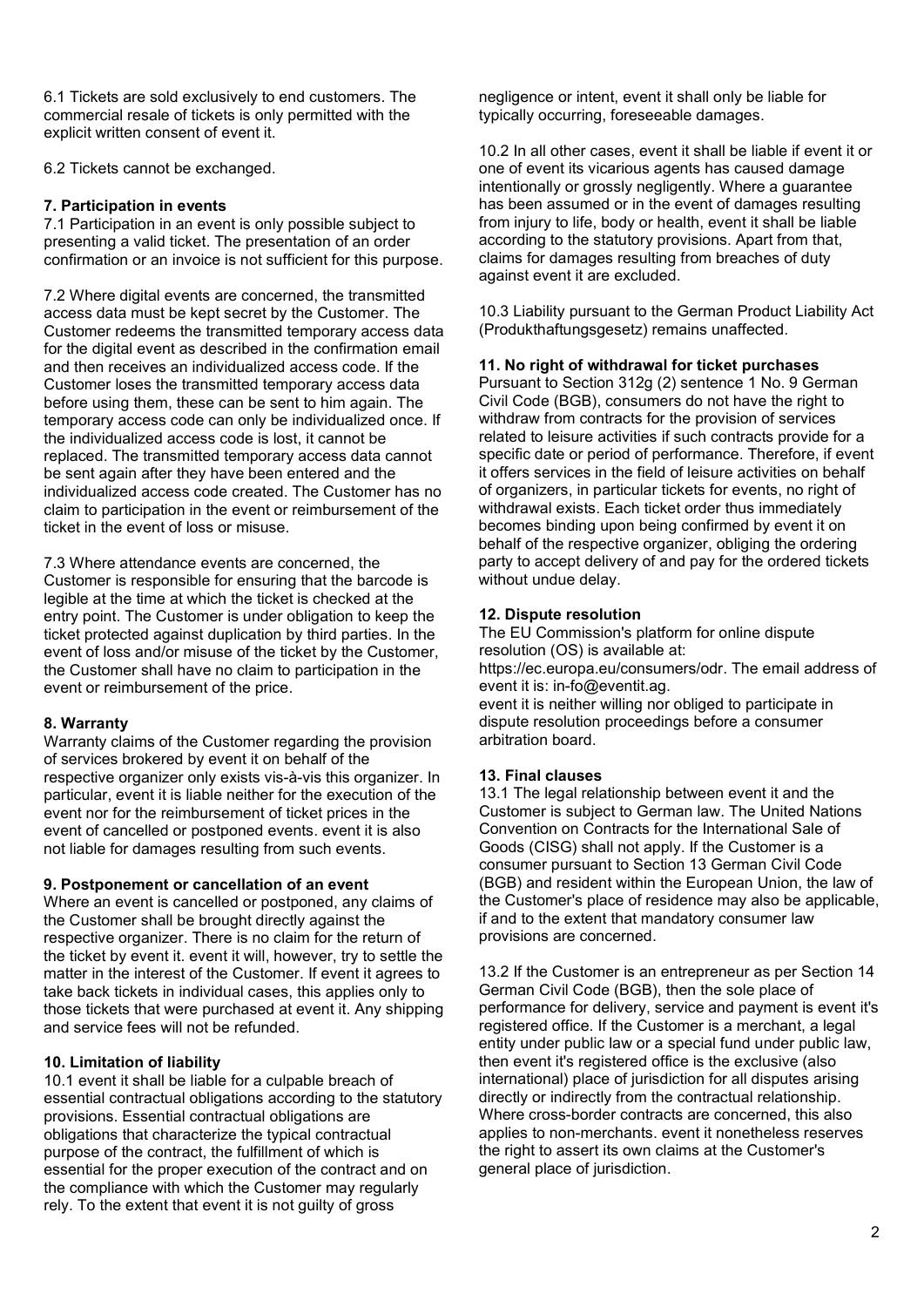# **1. Registration**

1.1 Online registration via the Event website is required for participation in the DW Global Media Forum 2022 (hereinafter referred to as **event**). This applies to all event attendees, including invited speakers, contributors, moderators, members of the press, guests and employees of Deutsche Welle (DW).

- Regular registration: After completing the online registration form and paying the registration fee, these event participant type will receive an automatic email confirmation and an invoice indicating the registration fee.
- Fee-exempt registration: Those event participants exempt from registration fees previously received a direct invitation from DW Events. After completing the online registration form, these event participants will receive an automatic email confirmation. This e-mail serves as a voucher for the event for all fee-exempt registrants.

1.2 The organizer reserves the right to amend or deny registrations as it deems fit.

1.3 All participants will receive an individual badge with a photo on-site, which must be worn throughout the duration of the event. The badge is valid exclusively for registered participants and is not transferable.

1.4 Participant registration is handled by event it on behalf of the Organizer. For additional information about registration, please contact: event it AG Pelikanplatz 7-9 D-30177 Hanover Germany Email: info(at)eventit.ag Website: www.eventit.ag

# **2. Costs**

2.1 Registration fees

|                                                      | 2-Day<br>Conference<br>Pass | Virtual<br>Conference<br>Pass |
|------------------------------------------------------|-----------------------------|-------------------------------|
| Early Bird Special (Until<br>May 10, 2022)           | €199                        |                               |
| Standard (From May 11,<br>2022)                      | €299                        | €49                           |
| <b>Students</b>                                      | €89                         |                               |
| Dinner Cruise along the<br><b>Rhine River Valley</b> | Included                    |                               |

All fees are given in Euros and include 19% tax.

Payment for early registration must be completed by latest May 10, 2022. After this date, the regular registration fee will apply.

2.2 Registration fees are waived for members of the press who have a valid press identification card and accreditation from the event. Students wishing to pay the reduced registration fee must provide a valid student identification card. The necessary information and further procedure are requested and explained during the registration and onboarding process.

2.3 Event participants are responsible for their own travel, accommodation and other related expenses. The organizer recommends that accommodation be booked and reserved at your earliest convenience.

2.4 During the event held June 20-21, 2022, the participant name badge also serves as a ticket in combination with your ID for the public transport system within the Bonn city region.

2.5 While attending the Event, kindly note that you bear the risk of personal injury or loss of property and/or luggage. We strongly recommend that you take out insurance when making your travel arrangements. The insurance policy should cover reimbursement of registration fees in the case of cancellation, accident, loss or damage to personal property, as well as health insurance. The insurance should also cover any financial losses regarding accommodation and travel scheduling due to service disruptions arising from insolvency, strikes or other labour disputes.

# **3. Privacy Protection**

3.1 The organizer, DW and event it use secure technologies to ensure the protection of sensitive data. All information provided for the registration will be managed via SSL-secured Server Systems and also stored on SSLsecured Server Databases for further processing in accordance with the applicable legal regulations in order to maintain contact and to send out future invitations. The data provided for registration can only be accessed by authorized staff members of the Organizer, DW and event it who are responsible for technical, financial or editorial processing via the server. Personal data will not be passed on to any other party and will not be used for marketing purposes. An official list of participants will be published for the event, including full name, organization, e-mail address and country of origin. If you wish for your data to be included on the list, please check the appropriate box on the registration form.

3.2 Photos will be taken during the event. By attending the conference, you agree to photographs of you being taken, which may be published by the organizer and/or DW for public relations purposes or reporting on the event.

3.3 For security purposes, a photo of each participant will be taken during the Global Media Forum and printed on the registrant's badge. The picture will be used exclusively for the declared purposes. Any other use will be dependent on the individual's repeated obtained consent.